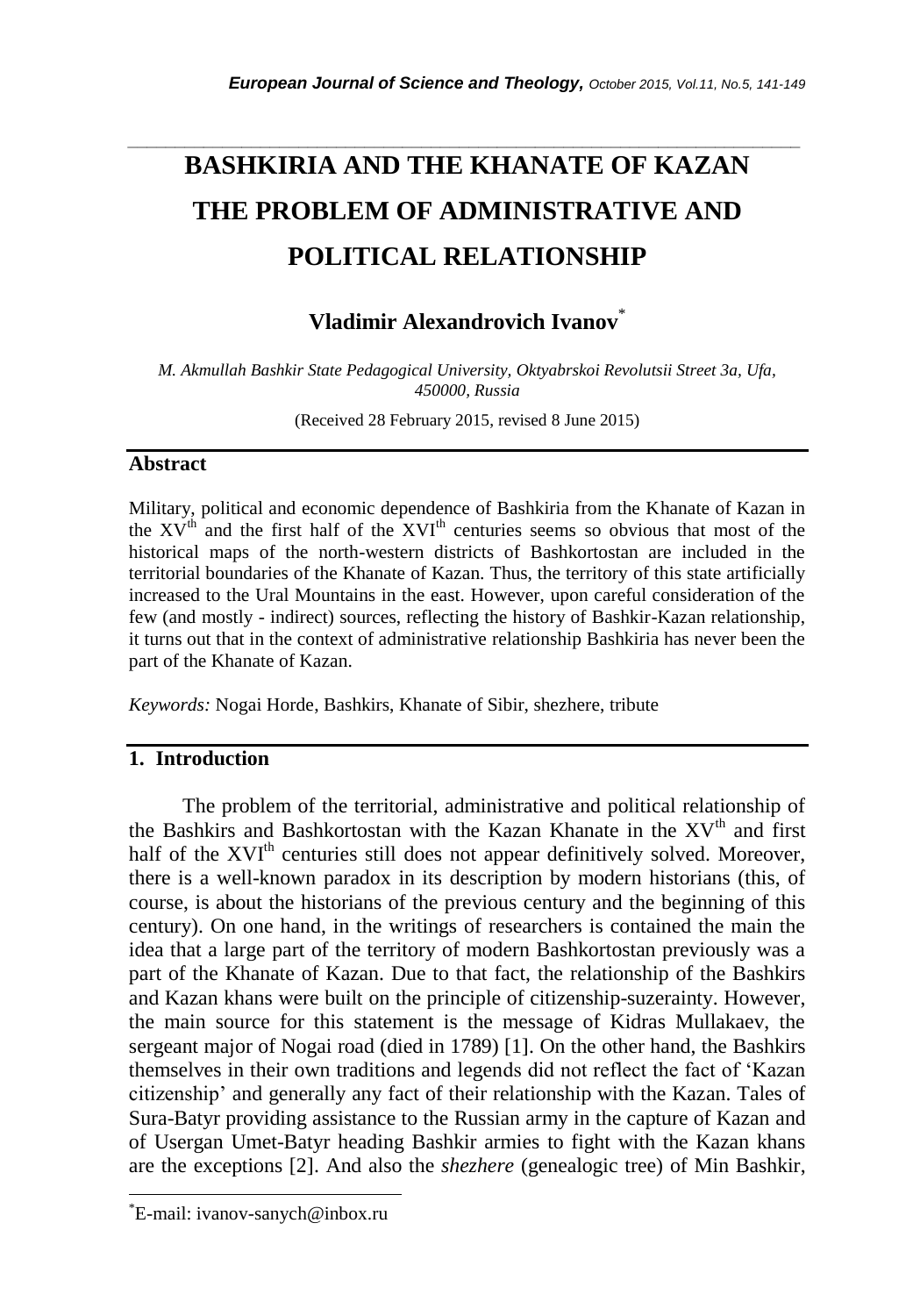which is mentioning the "three great khans" that were forced to pay *yasak* (tribute in furs) to him [3]. And finally, in his famous book "The Origin of the Bashkir people" R.G. Kuzeev gives information about the Yurmat Bashkirs (yurmi), who were the subjects of the Kazan Khan, and were shooting arrows to Nogais over the Ik river [4].

This information is actually the most comprehensive data on the nature of relationship of the Bashkirs and Bashkiria with the Khanate of Kazan in the  $XV<sup>th</sup>$ and first half of the  $XVI<sup>th</sup>$  century. This means that the specified period is a 'dark age' in the history of the peoples from the South Urals, mainly due to the reason that the researchers almost do not have a documentary (written) or real (archaeological) material relating to that time. Turning to the archaeological materials on the XV<sup>th</sup>-XVI<sup>th</sup> centuries, it must be emphasized that their accumulation has its own difficulties, both objective and subjective. The first ones include introduction of Islam to the Bashkir environment, and thus the eradication of paganism in the funeral rite and levelling of any archaeological indications for social or ethnic identity of the buried. Therefore, the excavations of the medieval necropolis in terms of ethno-cultural history are not promising. And excavations of settlements and fortresses of that time period are not promising as well since in their places there are villages and towns that have destroyed the last vestiges of antiquity.

## **2. Method**

The lack of written sources is explained by historically complicated but obvious reasons: the state, which contained the territory of modern Bashkortostan and the tribes that inhabited it, in their structure and nature were of a fairly loose ethno-political education with rather amorphous boundaries. Within these boundaries the territory of modern Bashkortostan has always been a periphery, and its population was the object of exploitation and a source of tribute - yasak. Therefore, in the archives, even if there had been any in the medieval Kazan or Isker - the capital of the Siberian Khanate, we would have hardly found any details of the peoples and nations of the region, is just of the size of yasak imposed on them. Moreover, the circumstances when Kazan, and Isker with all their administrative buildings were captured by the "White Tsar" do not leave the opportunity to expect that any written documents were saved (unless, of course, they were not set in stone) [5]. Therefore, researchers referring to the "dark age" in the history of the Southern Urals, have to operate only with indirect information, mainly from the epic legends of the Bashkirs, their *shezhere* (genealogies) - copies from the XVIII<sup>th</sup>-XIX<sup>th</sup> centuries [4, 6], oral or announcements from the  $XVIII^{th}$ - $XX^{th}$  centuries, even made with reference to some historical and literary monuments (as in the case of P.I. Rychkov who recorded in 1734 the story of Kidras Mullakaev, the sergeant major of Nogai road, who had read it in certain manuscripts written in the Old Turkic language and lost during one of the uprisings of the  $XVIII<sup>th</sup>$  century). Therefore, to light the history of Bashkir-Kazan administrative and political relations from the  $XV<sup>th</sup>$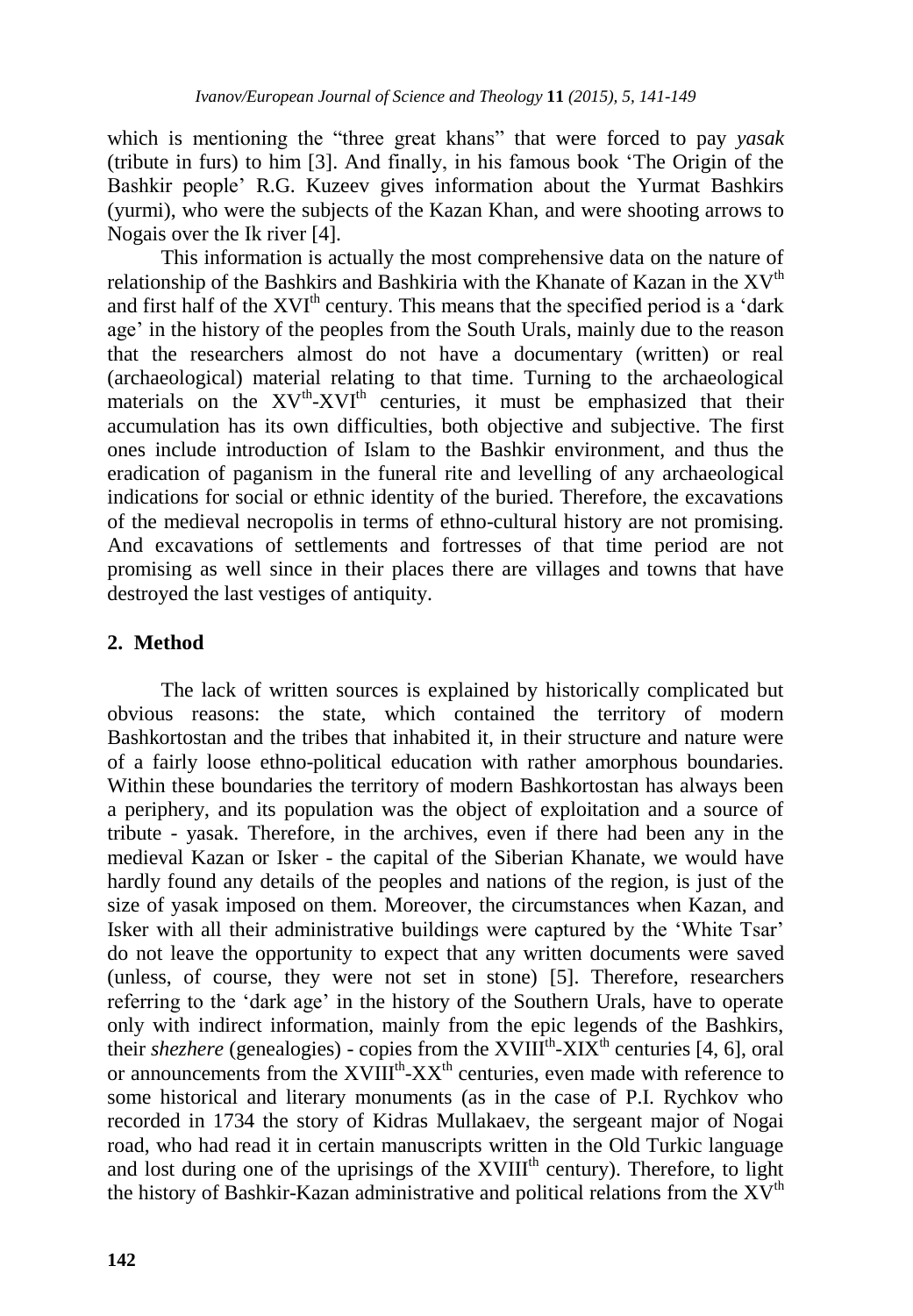and first half of the  $XVI<sup>th</sup>$  century there is need to rely on sources containing indirect information, to some extent reflecting the history of the neighbouring states of Bashkortostan and Siberian Khanate, and Great Nogai Horde (or Manghit Yurt).

## **3. Bashkirs and the state - the heirs of the Golden Horde**

At the end of 1410s in the east of the "left wing" of the Ulus of Jochi, Khoji Muhammad - Khan of the Shibanids - settled in the Tyumen Yurt. He was initially supported by the sons of the Emir Idegey, who had helped him to establish his authority over the main part of the former Kok-Horde [7]. It is also important that in 1420 or 1421 he was proclaimed Khan Siberia [8, 9].

We must assume that the power of Khoji Muhammad extended not only to the nomads of the eastern Desht, but also to the semi-nomadic population of the South-Western Siberia and adjacent territories, including Bashkir tribes who inhabited the land on the Asian side of the Urals since ancient times: saliyut, tersyak, tabin, synryan, katai. However, there is a reason to believe that the political influence of the Siberian Khanate on the Trans-Ural Bashkirs and the part of tribes inhabiting the European side of the Ural Mountains (according to M.G. Safargaliyev [8], the Shibanids could also rule the region of Bashkiria, located in the upper Ufa river - Karaidel), was insignificant and possibly fragmentary up to the middle of the  $XVI<sup>th</sup>$  century [4, p. 484]. Basically it could be expressed in the participation of the trans-Ural Bashkirs in the wars on the side of this or that leader, although mandatory as vassals, counting on some profit but targeting on protection of the ancestral lands.

At the same time Khoji Muhammad though he considered himself a "Khan Desht-i-Qipchaq" and claimed the heritage of the the Golden Horde, was actually the ruler of the new state, known to historians as "the state of nomadic Uzbeks" [7]. Without attempting to capture the Volga region, he ruled East Desht, where his interests soon intersected with the interests of Borak, the son of Kuyruchuk Khan, - who was fighting for the throne in Sarai with Tukatimurid Ulugh-Muhammad during the 1420"s. On the side of the latter were some Bashkir tribes - burzyan, kupsak, usergen, tamiyan [6, p. 75].

According to shezhere, one of the legendary Bashkir local rulers (*byi*) Kusem (Kusem Khan) did not allow troops of Borak to move north of the river Samara, and even made with him a kind of a peace agreement [6, p. 80, 199].

The format and scope of this article does not imply a detailed coverage of military conflicts between Juchids in the first half of the  $XV<sup>th</sup>$  century. They were carried out with varying degrees of success for each of the warring descendants of Jochi home. Where the Bashkirs (at least, members of the nobility) were directly involved in, often supporting the warring parties, thereby giving rise to confrontation among the Bashkir society. Such a development suggests that in 1420's-1430's Bashkir tribes were split into several parts.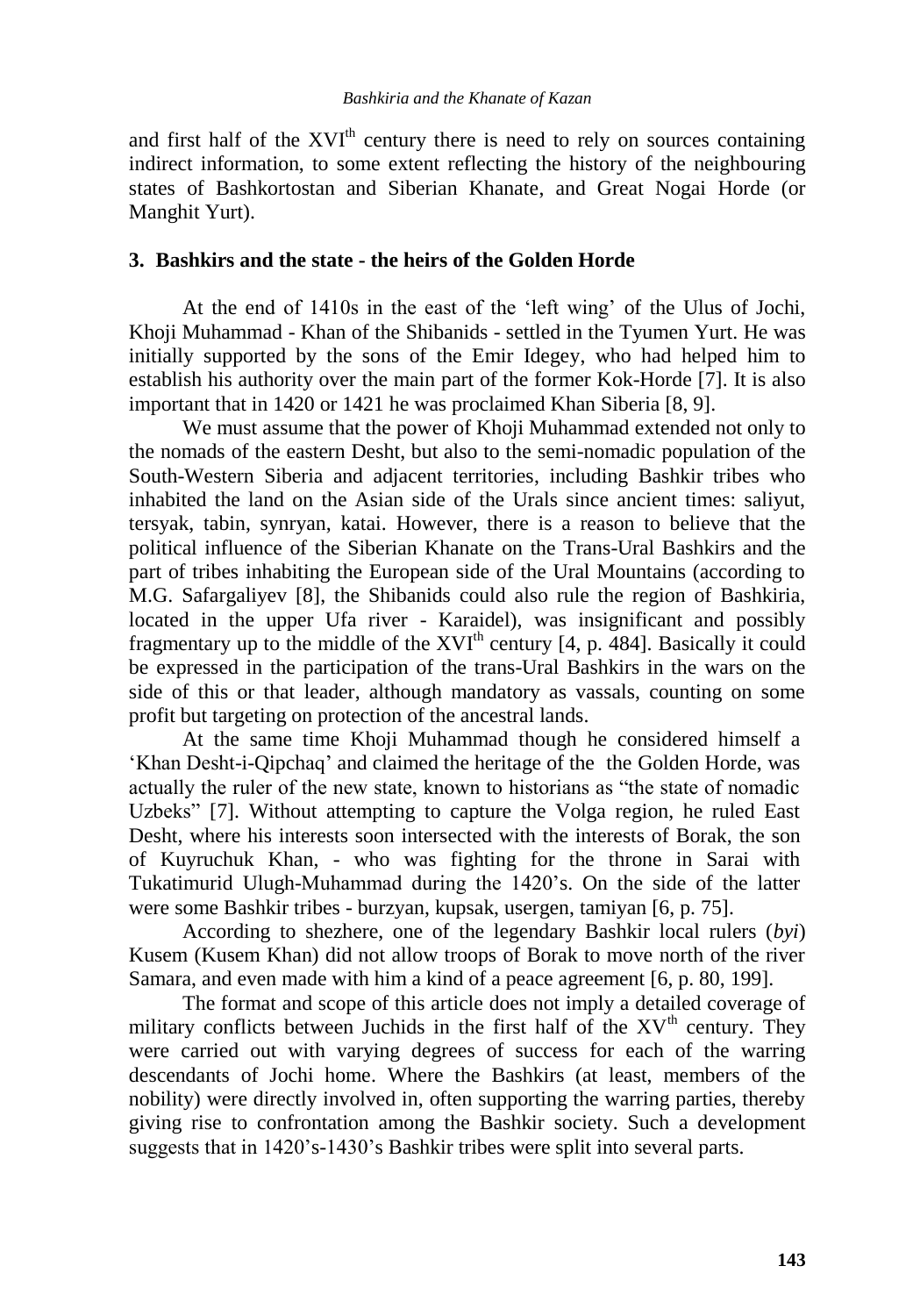In fact, at that time, in the Southern Urals a new political configuration lined up, which lasted until Bashkiria"s voluntary entry into Russia. Assisting (or being forced to assist) Ulugh Muhammed, Borak, Khoji-Muhammad, and then their heirs. Bashkir tribes predetermined their fate by the middle of the  $XV<sup>th</sup>$ century, being first under the influence, and then under the authority of the states formed on the place of the Golden Horde. Relationship of Bashkirs with these states were not the same as in the period of prosperity of the Golden Horde when they were built on the principles of imperial federalism, according to which they were the subject of the seignior-vassal relationship, i.e. they had to pay *yasak* and to participate in the military actions of the Golden Horde khans, especially under the auspice of their overlords, which provided, as we have emphasized above, their relatively safe and peaceful existence within a single state in the  $XIII<sup>th</sup>-XIV<sup>th</sup>$  centuries. From now on, "the relationship of the Bashkirs with these states has built on the principle of domination and subordination" [10].

#### **4. Bashkirs and the Khanate of Kazan**

In the middle of the  $XY<sup>th</sup>$  century, the Southern Urals were divided between Kazan and Siberian khanates. Bashkir tribes that inhabited the territory of present north-eastern Tatarstan and north-western Bashkortostan recognized or were forced to recognize the authority of the first rulers of Kazan – Ulugh-Muhammad and his son Mahmud Khan, who proclaimed the sovereignty of the Khanate of Kazan, separated from other areas of the completely divided Ulus of Jochi at the turn of 1445-1446 years. A little earlier in the east, Siberian khans from the times of Khoji-Muhammad (1420-1421), had the authority over the Trans-Ural Bashkirs, and this, in turn, later played a role in mass promoting of the Manghit allied to Shibanids allies to the South Urals.

Kazan khans being the direct descendants of Genghis Khan, a priori considered the Bashkirs as vassals. First of all, in terms of the collection of numerous species of *yasak* or strengthening Khan"s army by Bashkir cavalry.

Apparently, numerous *yasak* and the "tribute in blood" (the need to participate in the wars of Kazan khans) forced Ural Bashkir to revolt. For example, Bashkir legends "Ek-Mergen" and "Umet-batyr" indicate the hostile relations of the Bashkirs with the Khanate of Kazan [2; 10, p. 220].

When comparing these legendary, texts two phases in the relationship Bashkirs with Kazan are revealed. Firstly, both heroes - Ek-Mergen and Umbetbatyr, came into armed struggle with Kazan Khan (in particular Khan), whose legitimacy was unshakable according to his origin, but Bashkir leaders allowed themselves to doubt it and then were defeated. But if Ek-Mergen was captured, then Umbet-batyr apparently withdrew from the steppe areas floodplain of Samara available for Tatar troops, to the east in the primeval forests in the Urals. Secondly, suddenly Khan has pardoned Ek-Mergen and let him go home. And Umbet-batyr, in the end of his life, returned to home on the river Samara. Thus, despite the folk component of these sources (it is very important that they overlap) the moments of subordination of north-western Bashkir authorities to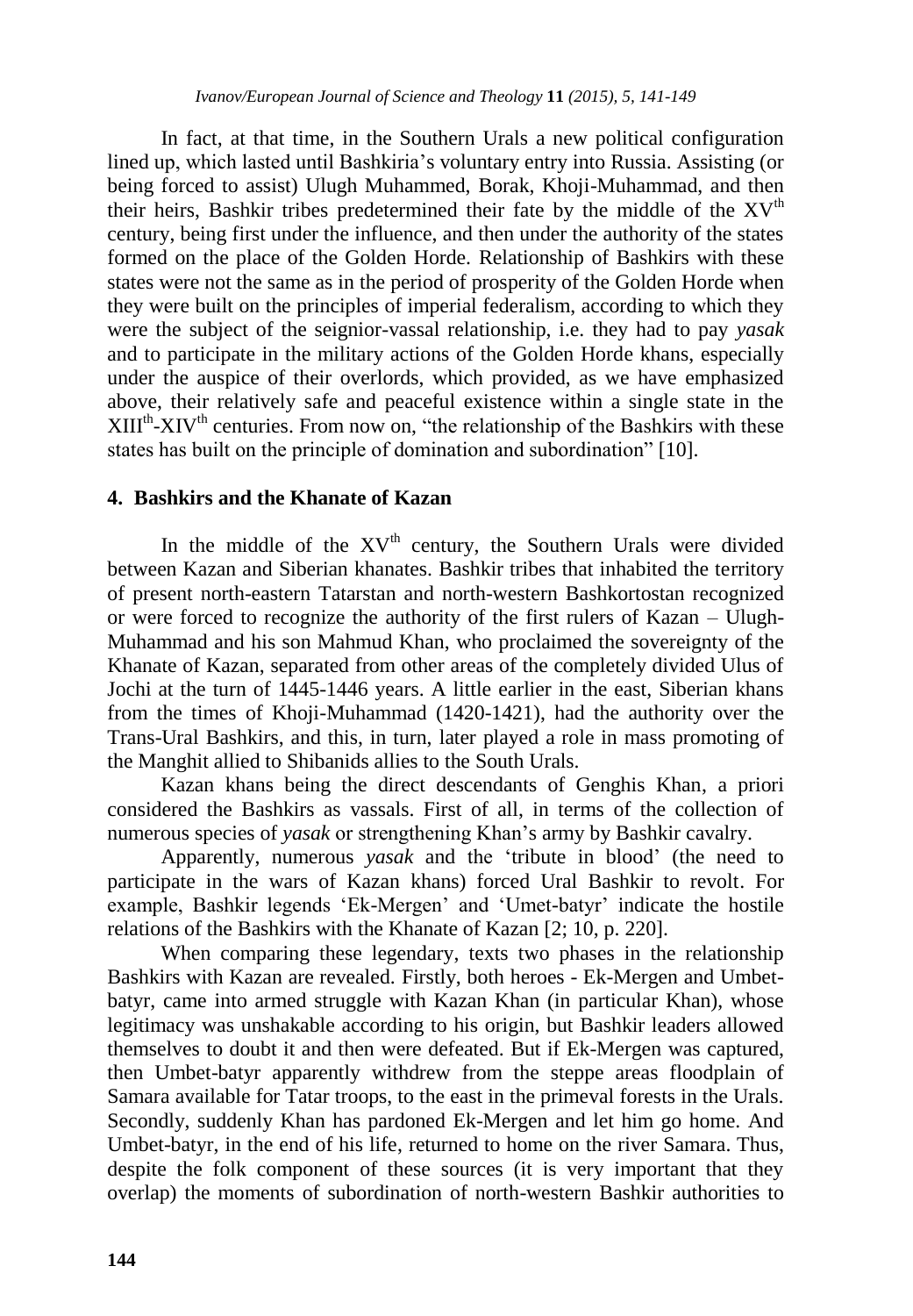Kazan Khanate become obvious. It happened, most likely in the 1450-1460"s, at the time of its formation, when, despite many other more important factors in the foreign policy of Kazan and in its relations with Russia and with Great Horde, the heirs of Ulugh Muhammad found time and effort to make the Bashkirs their allies.

M.G. Safargaliev linked the process of the final submission of the Bashkir tribes with the reign of Halil (1461-1467), when the Kazan Tatars took several trips to the east and north-east against the Udmurts and the Bashkirs [8, p. 505- 506]. However, according to the research of R.G. Kuzeev "Bashkir territory that was under permanent or long-term protectorate of Kazan khans was ... small. As per historical and ethnographic data, it was limited by the middle and lower reaches of the Ik river, Menzeli Valley, the lower reaches of river Belaya and the surrounding areas on the left bank of the Kama. There is no evidence which would show the dominance of Kazan khans in a larger area. Constantly engaged in active politics in the West and the struggle with Russia, which the very existence of the Khanate of Kazan depended on, it did not seek and was not able to extend its dominion far to the east. Only occasionally, depending on the nature of the relationship and rivalry with the Nogai khans, Kazan rulers reminded of his strength, sending to deep Bashkiria their military units..." [4, p. 482-483].

The conclusions of R.G. Kuzeev are confirmed by the studies of modern Tatar historians R.F. Gallyamov and G.I. Aminova dedicated to administrative division of the Kazan Khanate in the  $XV^{th}$ - $XVI^{th}$  centuries. As per their historical maps, the largest concentration of population in the state was observed between the rivers Volga, Kama and Vyatka, and a few settlements of Nogai daruga were located far to the west of the river Ik (river, where the Bashkirs were shooting arrows to Noghais) [11].

## **5. Bashkirs and Nogais (Manghit Yurt)**

Final forming of the Manghit Yurt as a powerful structure capable to declare itself a hegemon of the Steppe, and its transformation into Nogai Horde was in the 40s of the  $XV^{th}$  century. Initially, in the times of the son of Idegey -Nuratdin (which had never been a "prince" of the Nogai Horde, but remains in the genealogy of its rulers as murza) were strengthened their ancestral lands of Manghits at Yaik and Emba. Then, during the times of the sons of Nuratdin - Vokkas and Abbas and the son of Vokkas - Musa which were proclaimed "Nogai princes", the Nogai Horde acquired the status of an independent steppe power that could dictate its terms to the neighbours [8, p. 481; 12]. Apparently, it was the moment when Bashkir tribes were considered by the Nogai rulers as an object of subordination, moreover the geopolitical situation emerging in the last quarter of the XV<sup>th</sup> century in the Desht-i-Quipchaq, and their struggle in the south-east and south with the khans of nomadic Uzbeks and Kazakhs, and in the west with the Great Horde and Crimea allowed Nogai to expand the limits of the yurt in northern direction. Manghit emirs also sought to acquire strong allies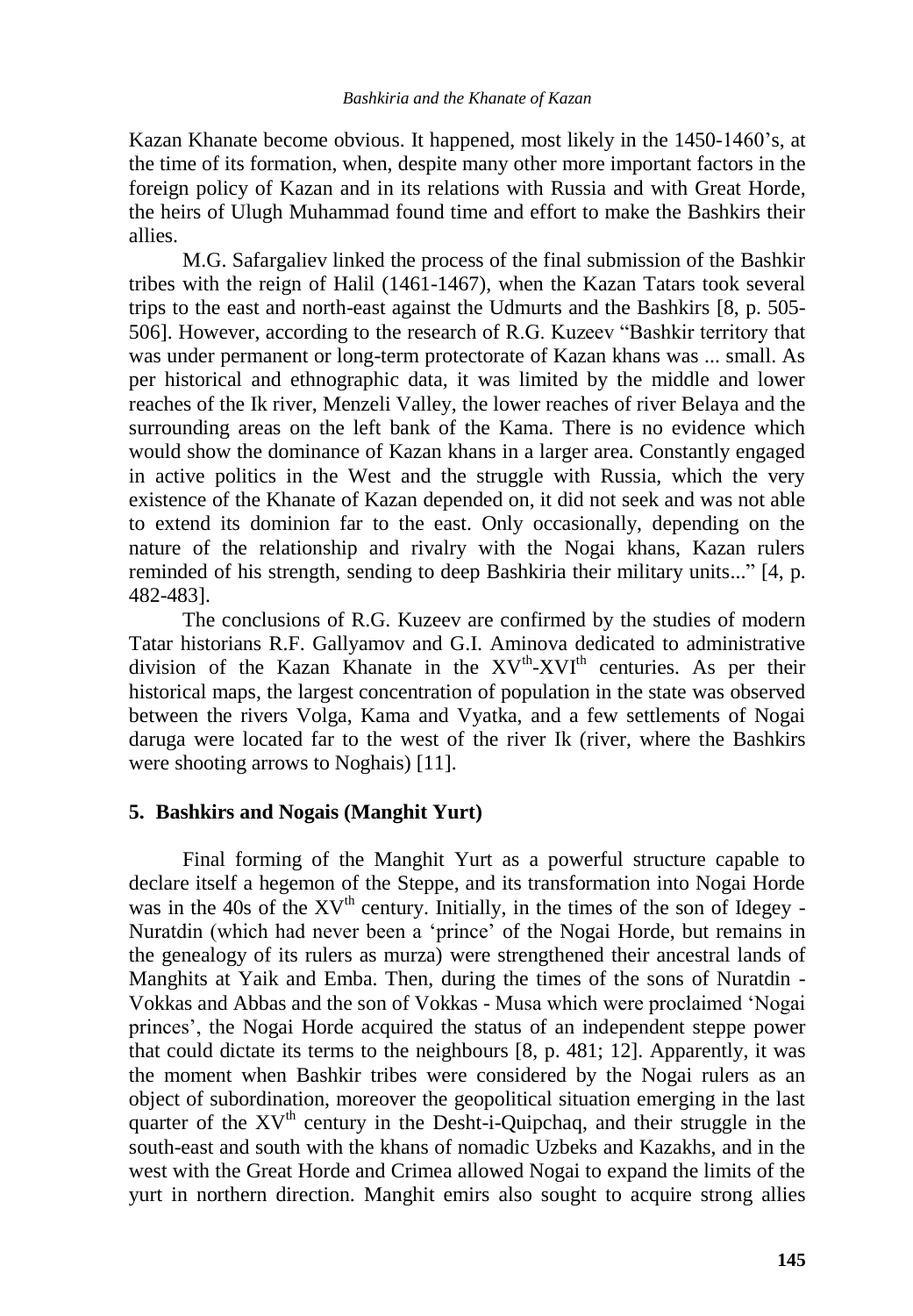(including the Bashkirs) to oppose Giray and Uzbeks – Shibanids [13]. This suggests that the Nogais came in Bashkiria from the east, after making an alliance with the Siberian Shibanid Khan Ibaka. "It is the Khan that helped leaders of the Manghit Yurt bey Musa and his younger brothers, mirza Yamgurchi, defend their encampments in Yaik steppes from the Great Horde and the Kazakhs. This is the period when the first documentary mention of the presence of the Nogai in Bashkiria" - Missive letter of Nogai mirza Yamgurchi to Ivan III dated August 26, 1489 [13, p. 108].

Starting an active penetration to the Southern Urals, the Nogais came into inevitable conflict for the possession of this territory with their natural enemy the Kazan Khanate. Peak of confrontation between the parties was the period of  $XV^{th}$ - $XVI^{th}$  centuries, when many Siberian rulers allied to Nogai tried to take Kazan. Continuously, for several years, from 1496 to 1499, "shiban princes" Mamuk and "Mamuk"s brother Agalak" tried to take Kazan. Actually the Nogais lead by Musa and Yamgurchi in July-August 1500 were fighting three weeks for Kazan with the defending Tatars and their Russian allies [14].

The Siberian and the Nogai hordes passed to Kazan through the lands of the Bashkirs, most of which already were subject to new owners and had to pay the "tribute in blood" as per the laws of the Golden Horde, participating in the campaigns of their sovereigns (and this is likely was true if one takes into account that Yamgurchi at that time was the governor - nuradin in Bashkiria). Kazan khans, involved in endless struggle for the throne, were still trying to fight for Bashkiria, regularly sending troops to the South Urals, and "some of them have achieved in the central region of Bashkortostan the area of Ufa, where the local Nogai ruler residence was" [4, p. 483]. However they couldn"t force the Nogais out of the territory of Bashkiria, and in the beginning of the XVI<sup>th</sup> century, they extended their power almost in all modern Bashkortostan, except the north-east, which was still in the responsibility of the Siberian Khanate, and a small area in the north-west, that belonged to the Kazan. The entire central Bashkiria, the boundary on the river Ik [4], and all the lands to the south, inhabited by the Bashkirs, fell under the power of the "Princes of the Nogai" rulers of the Nogai Horde and their governors (nuradins) in the Southern Urals.

#### **6. Discussion and conclusions**

Information from the Bashkir historical traditions, genealogies - shezhere and materials on the history of the Nogai Horde allow us to draw some conclusions about the nature of the relationship of Bashkirs with the Kazan Khanate in the  $XV^{th}$  and the first half of the  $XVI^{th}$  centuries.

The settlement land of the Ural Bashkirs was not included in the administrative structure of the Khanate of Kazan. Therefore, the maps of its boundaries published in some studies, where the north-western Bashkiria (between the rivers Belaya and Ik) was included in the territory of that state [9, p. 18] does not reflect the reality of the small area of the Khanate exaggerating the territory [15]. It remains unknown on what data is based Helen Faller"s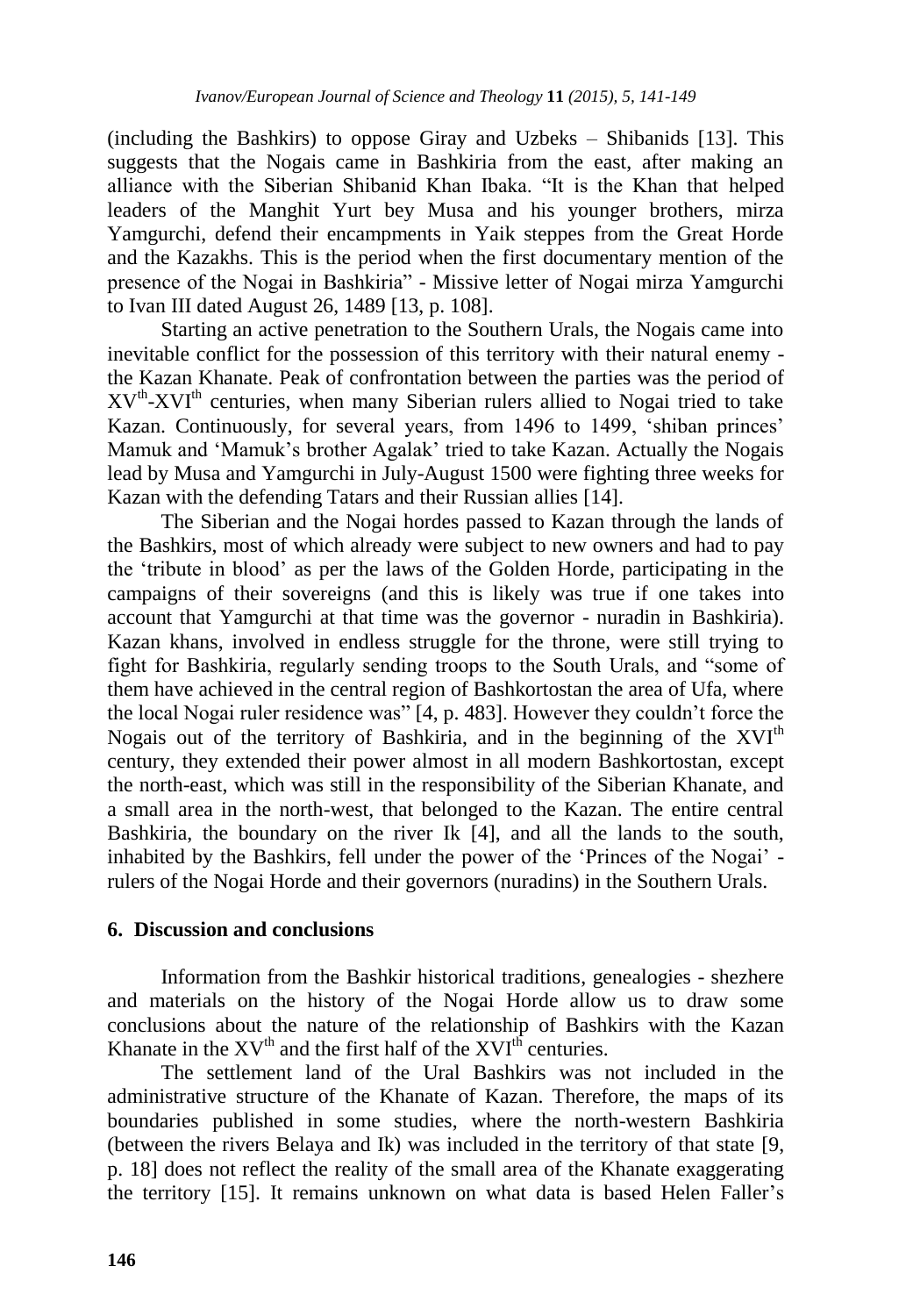study, who believes that the territory of the Kazan Khanate was twice the territory of modern Tatarstan [16]. It is appropriate to recall the historical geography of Russia and the Golden Horde in XIII<sup>th</sup>-XIV<sup>th</sup> centuries: Russian princes were vassals of the Golden Horde Khans, but their principalities were not included in the administrative borders of this state.

For the rulers of the Nogai Horde Bashkiria was interesting as a source of raw materials - the most important source of furs, honey, wax, leather, etc. Moreover, "populous and rich Bashkiria" was a supplier not only of material but also of human resources, so necessary in the struggle for power and expansion.

During all the ruling period of the Nogai Horde, Bashkiria had a special status of the province, with a fixed territory, administrative centres, and specific supreme governors [17].

The proximity of the economic life of the Bashkirs and the Nogais (nomads), stronger and longer, compared to those with the Tatars, the contacts between them, contributed to a more clear "Nogai trace" in the culture and historical ethnography of the Bashkirs. For example, among the southern Bashkirs were formed and have spread such intergeneric ethnonyms as a Nogai-Yurmaty, Nogai-Quipchaq, Nogai-Burzyan, Nogai, Nogayly. The Bashkirs from the clan of Mins, have seven intergeneric formations called "the Nogays" and 'the Nogayly'.

Thus, the analysis of available sources gives grounds to assert that Bashkiria and the Bashkirs never constituted the administrative province of the Khanate of Kazan that was a small country, simply by virtue of its small area and small population being not capable to control the entire territory of the settlement of the Bashkirs during the  $XV^{th}$ - $XVI^{th}$  centuries. In this regard, much greater success was achieved by the Nogai Horde with the administrative and political traditions of the Golden Horde. If Kazan khans only periodically sent to the Bashkirs their collectors of yasak, the Nogai khans ruled Bashkiria through their governors-nuradins. During the period from the end of the  $XV<sup>th</sup>$  untill the beginning of the XVII<sup>th</sup> century Bashkiria was officially ruled (or since the 1550s, in response to an increasing presence of Russian in the region, more nominally) by ten rulers:

- 1. Yamgurchi (late  $1480s turn$  of the  $XV<sup>th</sup>-XVI<sup>th</sup>$  centuries);
- 2. Alchagir (the beginning of the  $XVI<sup>th</sup>$  century);
- 3. Mamai (first quarter of the  $XVI<sup>th</sup>$  century, from 1536 was the nuradin);
- 4. Hakk-Nazar (about 1522-1538, from 1538 the Kazakh Khan);
- 5. Ismail (1538 about 1545, from 1545 was the nuradin);
- 6. Ahmed Giray (1546 about 1558);
- 7. Dinbay (1558-1578, from 1578 was the nuradin);
- 8. Said Ahmed (1578 about 1584, since 1584 was the nuradin);
- 9. Kanai (end of XVI<sup>th</sup>-early XVII<sup>th</sup> century, from 1623 Byi);
- 10. Kara Kel-Muhammed (the beginning of the  $XVII<sup>th</sup>$  century 1623, from 1623 was the nuradin).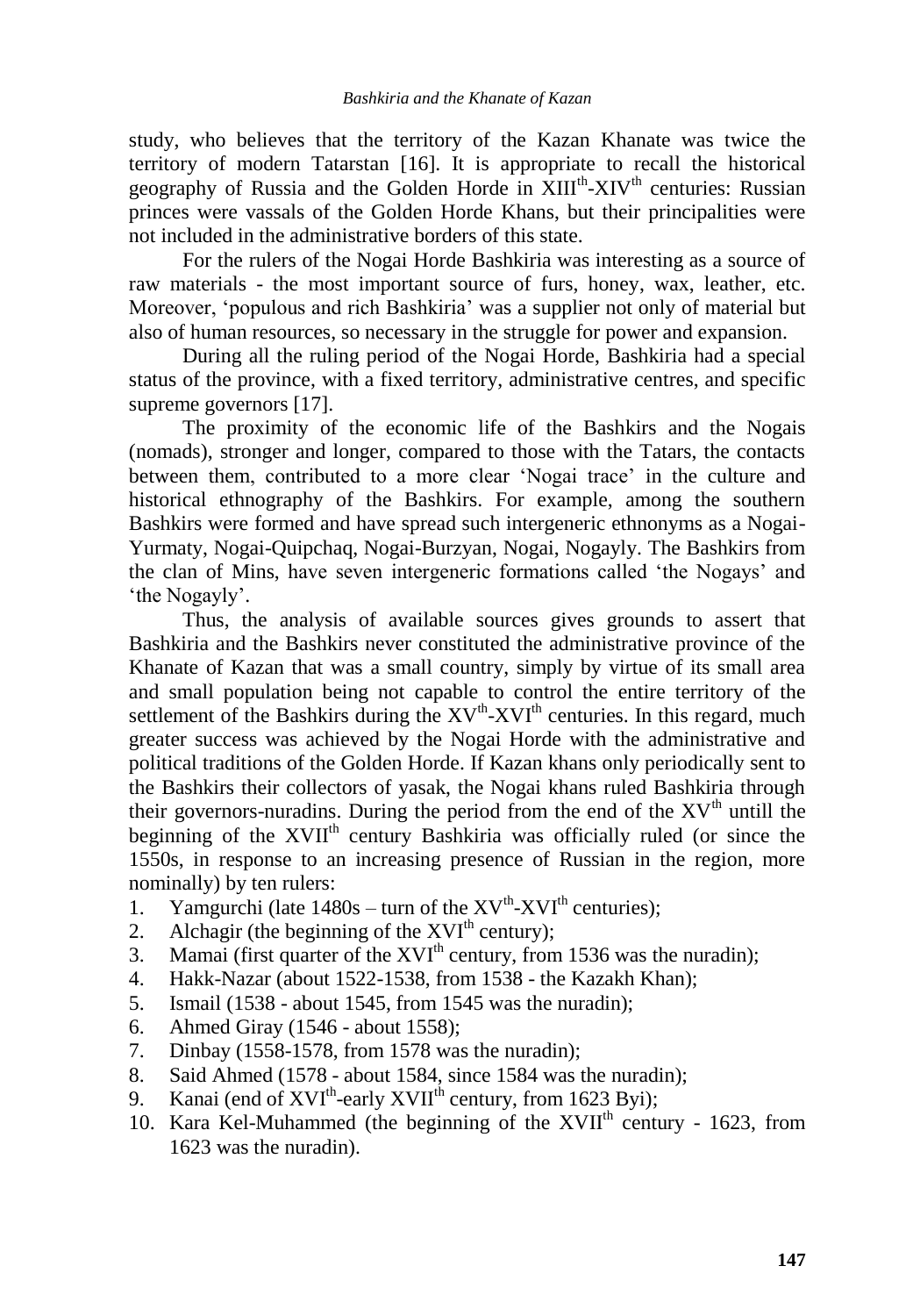Five of the nine known governors were subsequently moved to the position of nuradin. However, Yamgurchi and Alchagir lived before the establishment of nuradins in the Nogai Horde and Hakk-Nazar (Ak-Nazar) was the only one Genghiseed from the list (Tukatimurid in dynastic hierarchy of Juchids) immediately after the governorship in Bashkiria was declared Kazakh Khan and ruled for forty years. It is obvious that the future "career" of the Nogai governors in the South Urals indicates the high status of this position (which, in turn, shows the high status of the region) and we can make a reasonable assumption that Bashkiria acted then as a testing ground for the governors involved in management training here and the acquisition of administrative skills [13, p. 120; 17, p. 210], which itself is a unique phenomenon unparalleled in the history of the Desht-i-Quipchaq.

However, the dominance of the Nogays over Bashkiria had not only a military and political character. More numerous than the Bashkirs, the Nogays considered Bashkiria to be their own ulus (territory inhabited by local people). While Kazan khans confined themselves sending military units to impose a tribute in furs on the Bashkirs, the Nogays invaded Bashkiria with all their people and grazed their cattle there [18]. The relations between the two nations, who had been in close contact with each other for a century, could not fail to affect the shape of the ethnographic culture of the Bashkirs. But in what ways it happened, if any at all remains, is still an open question.

#### **Acknowledgement**

The study was performed as part of the base part of the State mission on the research work of the Ministry of Education and Science of the Russian Federation (2014-2016). The research subject is: "The nomads of the Golden Horde in  $XIII^{th}$ - $XV^{th}$  centuries and Ural Cossacks in  $XVI^{th}$ - $XIX^{th}$  centuries: problems of ethnic and socio-cultural continuity' (Project № 2936).

## **References**

- [1] G. Husainov (ed.), *History of Bashkir literature*, Vol. 1, Kitap, Ufa, 2012, 78.
- [2] L. Barag (ed.), *Bashkir folk art*, Vol. 2, Russian translation, Bashkir book, Ufa, 1987, 190-191.
- [3] R.M. Bulgakov and M.H. Nadergulov (eds.), *Bashkir genealogies*, Kitap, Ufa, 2002, 57.
- [4] R.R. Kuzeev, *Origin of the Bashkir people*, Science, Moscow, 1974, 318.
- [5] V.A. Ivanov, V.A. Zlygostev and I.V. Antonov, *Southern Ural in the Middle Ages (V-XVI century A.D.)*, SBEI HVE Bashkir State Pedagogical University named after M. Akmulla, Ufa, 2013, 202.
- [6] R.G. Kuzeev, *Bashkir shezhere*, Bashkir book, Ufa, 1960.
- [7] R.U. Pochekaev, *Kings of the Horde. Biographies of rulers and khans of the*  Golden Horde, 2<sup>nd</sup> edn., Eurasia, St. Petersburg, 2012, 229.
- [8] M.G. Safargaliev, *At the crossroads of continents and civilizations. From the experience of formation and disintegration of empires X-XVI centuries*, INSAN, Moscow, 1996, 476.